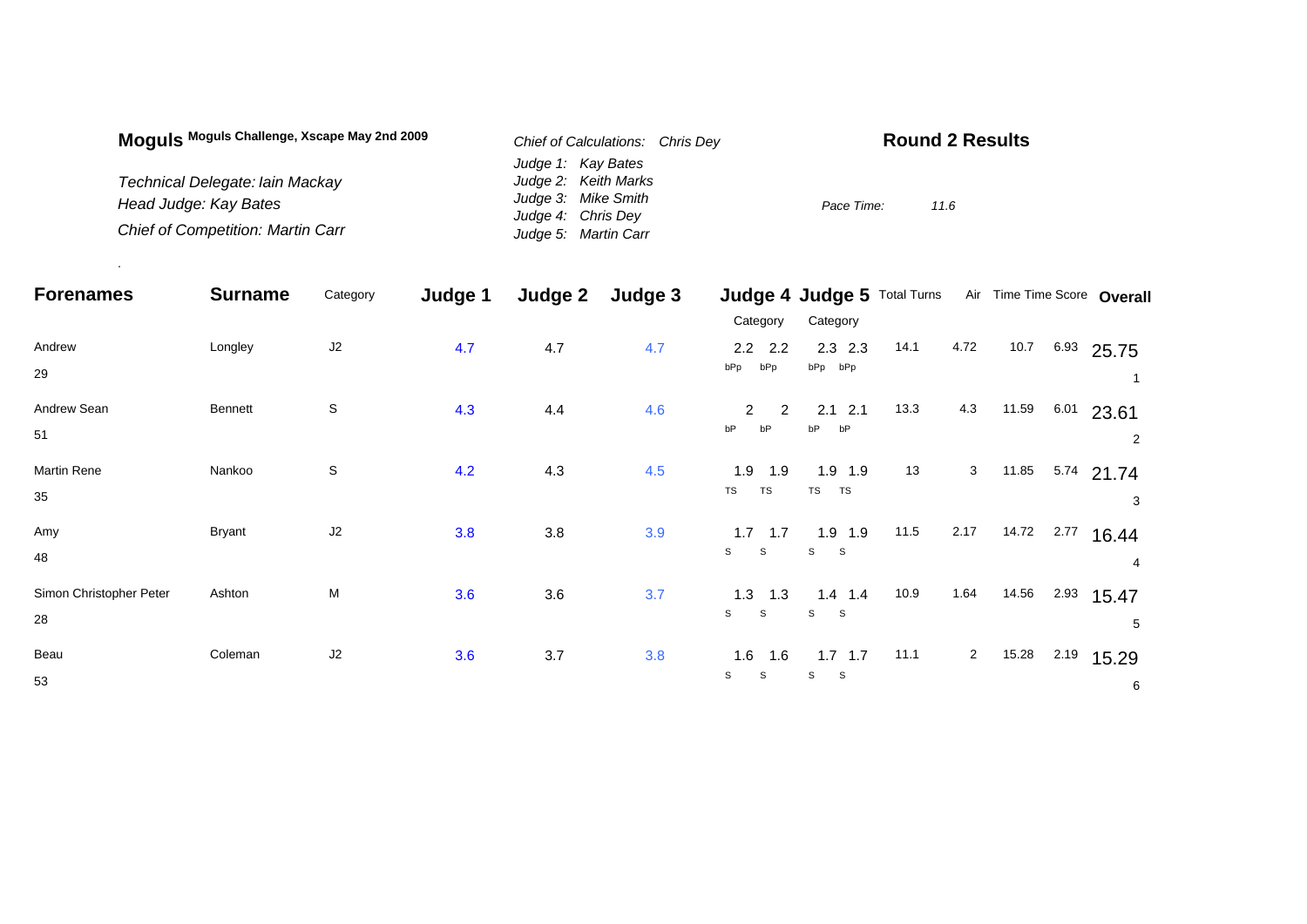## **Moguls Moguls Challenge, Xscape May 2nd 2009**

## **Best of Round 1/2**

|                                          | Judge 1: Kay Bates               |
|------------------------------------------|----------------------------------|
| Technical Delegate: Iain Mackay          | Judge 2: Keith Marks             |
| Head Judge: Kay Bates                    | Judge 3: Mike Smith              |
|                                          | Judge 4: Chris Dey               |
| <b>Chief of Competition: Martin Carr</b> | Judge 5: Martin Carr             |
|                                          | Chief of Calculations: Chris Dev |

| <b>Bib No</b> | <b>Forenames</b>        | <b>Surname</b>   | Category       | <b>Overall</b> |
|---------------|-------------------------|------------------|----------------|----------------|
| 29            | Andrew                  | Longley          | J2             | 25.09          |
| 51            | Andrew Sean             | Bennett          | $\mathbf S$    | 23.52          |
| 35            | Martin Rene             | Nankoo           | $\mathsf S$    | 20.56          |
| 28            | Simon Christopher Peter | Ashton           | M              | 16.13          |
| 48            | Amy                     | <b>Bryant</b>    | $\sf J2$       | 15.89          |
| 53            | Beau                    | Coleman          | J2             | 14.92          |
| 40            | Hannah J                | Handford-Styring | C <sub>2</sub> | 14.85          |
| 27            | Hayden                  | Fiori            | Mi             | 13.04          |
| 21            | David                   | Furley           | J1             | 12.85          |
| 38            | Shaun                   | Coleman          | M              | 9.28           |
| 44            | Nigel                   | <b>Brain</b>     | M              | 9.11           |
| 43            | Millie                  | Coleman          | Mi             | 8.1            |
| 49            | Tabitha                 | Collumbell       | $\mathsf S$    | 8              |
| 58            | Thomas                  | <b>Bryant</b>    | J1             | 8              |
| 39            | Josh                    | Ingram           | J <sub>1</sub> | 5.46           |
| 34            | Jack                    | Hunter           | J1             | 4.8            |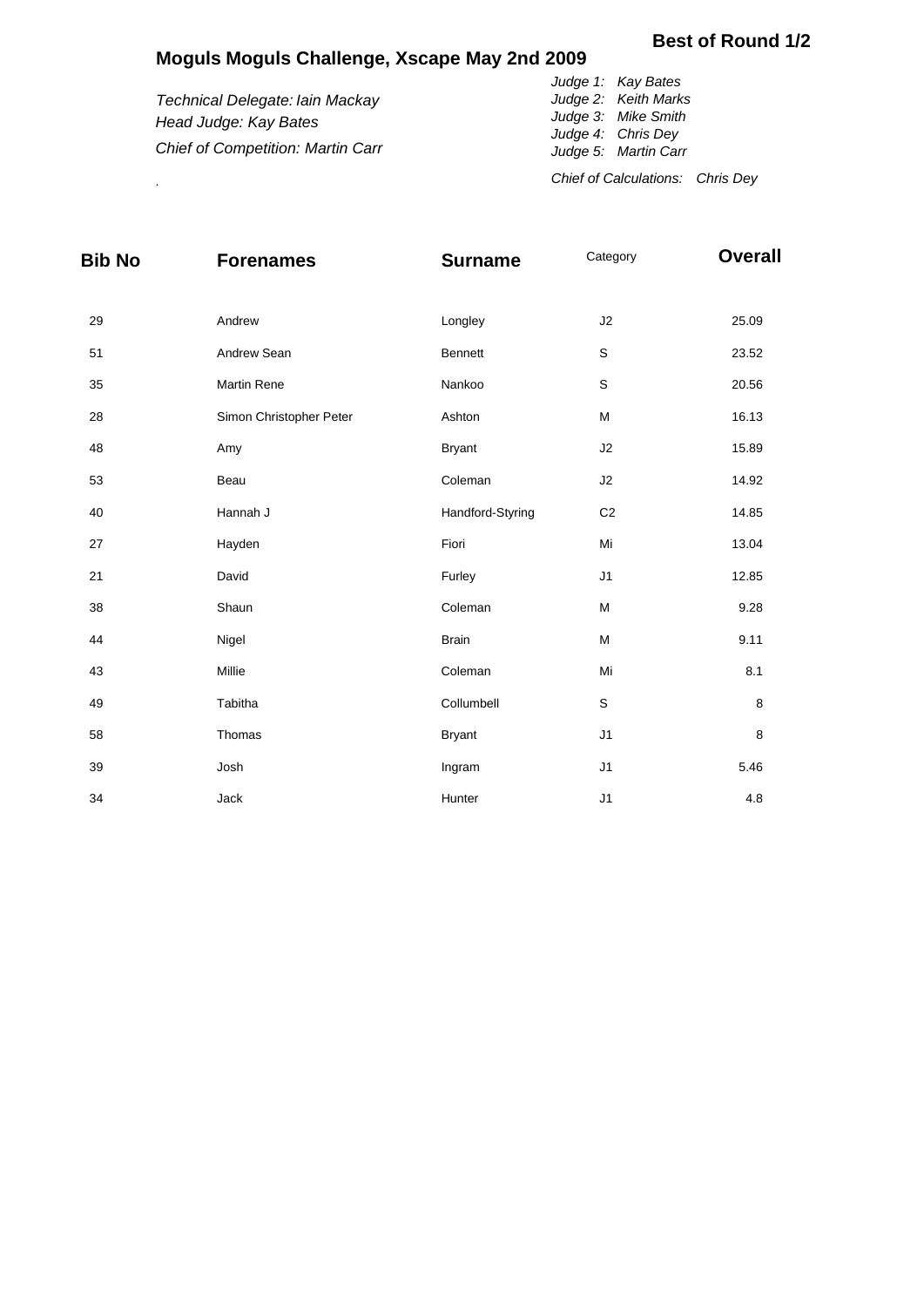| Moguls Moguls Challenge, Xscape May 2nd 2009 | Chief of Calculations: Chris Dev           | <b>Round 1 Results</b> |      |  |  |  |
|----------------------------------------------|--------------------------------------------|------------------------|------|--|--|--|
| Technical Delegate: Iain Mackay              | Judge 1: Kay Bates<br>Judge 2: Keith Marks |                        |      |  |  |  |
| Head Judge: Kay Bates                        | Judge 3: Mike Smith                        |                        |      |  |  |  |
| <b>Chief of Competition: Martin Carr</b>     | Judge 4: Chris Dey<br>Judge 5: Martin Carr | Pace Time:             | 11.6 |  |  |  |

.

| <b>Names</b>                  |                  | Category       | Turns J1-3   |     |     | <b>Air J4-5</b>                          | Jump Categor                   | Total Turns and Air |      | Time in Sec and Scor |      | <b>Overall</b> |                |
|-------------------------------|------------------|----------------|--------------|-----|-----|------------------------------------------|--------------------------------|---------------------|------|----------------------|------|----------------|----------------|
| Andrew<br>29                  | Longley          | J2             | 4.6          | 4.6 | 4.7 | 2.1<br>2.1<br>bPp<br>bPp                 | 2.1<br>2.1<br>bPp<br>bPp       | 13.89               | 4.4  | 11.15                | 6.46 | 24.75          | $\overline{1}$ |
| Andrew Sean<br>51             | <b>Bennett</b>   | $\mathsf S$    | 4.4          | 4.5 | 4.6 | 2<br>2<br>bPp<br>bPp                     | 2<br>$\overline{2}$<br>bPp bPp | 13.5                | 4.2  | 11.77                | 5.82 | 23.52          | $\overline{2}$ |
| <b>Martin Rene</b><br>35      | Nankoo           | $\mbox{\bf S}$ | 4.2          | 4.1 | 4.4 | $1.5$ 1.5<br>T<br>T                      | $1.5$ 1.5<br>T<br>$\top$       | 12.7                | 1.7  | 12.03                | 5.55 | 19.95          | 3              |
| Amy<br>48                     | <b>Bryant</b>    | J2             | 3.6          | 4   | 3.6 | $1.7$ 1.7<br>$\mathsf{s}$<br>$\mathsf s$ | $1.7$ 1.7<br>$\mathbf{s}$<br>S | 11.2                | 2.06 | 14.9                 | 2.58 | 15.84          | 4              |
| Hannah J<br>40                | Handford-Styring | C <sub>2</sub> | 3.4          | 3.8 | 3.9 | $1.4$ 1.4<br>$\mathsf{s}$<br>$\mathsf S$ | $1.4$ 1.4<br>S<br>S            | 11.1                | 1.7  | 15.41                | 2.05 | 14.85          | 5              |
| Beau<br>53                    | Coleman          | J2             | 3.2          | 3.6 | 3.5 | $1.5$ 1.5<br>$\mathsf{s}$<br>S           | $1.5$ 1.5<br>S<br>S            | 10.3                | 1.82 | 15.03                | 2.45 | 14.57          | 6              |
| Simon Christopher Peter<br>28 | Ashton           | М              | 3.1          | 3.1 | 3.4 | $1.1 \t1.1$<br>S<br>S                    | $1.1$ 1.1<br>S<br>-S           | 9.6                 | 1.34 | 14.09                | 3.42 | 14.36          | $\overline{7}$ |
| Hayden<br>27                  | Fiori            | Mi             | $\mathbf{3}$ | 3   | 2.9 | $1.2$ 1.2<br>S<br>S                      | $1.2$ 1.2<br>s<br>$\mathbf{s}$ | 8.9                 | 1.46 | 14.8                 | 2.68 | 13.04          | 8              |
| David<br>21                   | Furley           | J <sub>1</sub> | 2.8          | 3   | 3.1 | $1.1$ 1.1<br>3<br>3                      | $1.1$ 1.1<br>3<br>3            | 8.9                 | 2.29 | 15.79                | 1.66 | 12.85          | 9              |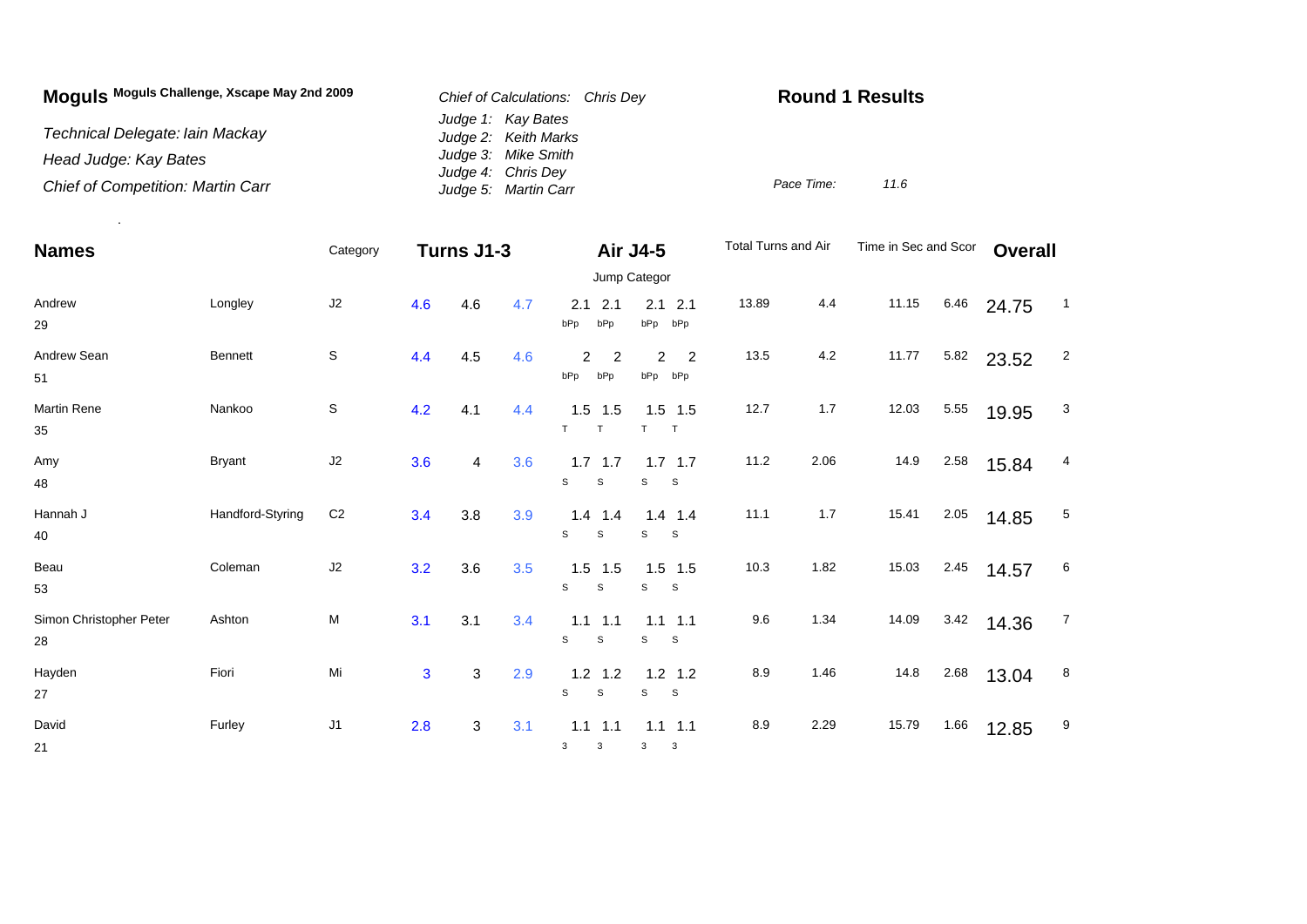| <b>Names</b>  |               | Category       |                | Turns J1-3     |      |                                | <b>Air J4-5</b>                  |         | Total Turns and Air |       | Time in Sec and Scor |      | <b>Overall</b> |
|---------------|---------------|----------------|----------------|----------------|------|--------------------------------|----------------------------------|---------|---------------------|-------|----------------------|------|----------------|
|               |               | Jump Categor   |                |                |      |                                |                                  |         |                     |       |                      |      |                |
| Millie<br>43  | Coleman       | Mi             | 2.4            | 2.4            | 2.5  | $0.4$ 0.4<br>St<br>St          | $0.4$ 0.4<br>St<br>St            | 7.3     | 0.4                 | 19.63 | 0                    | 7.7  | 10             |
| Nigel<br>44   | Brain         | M              | $\overline{2}$ | $\overline{a}$ | 2.5  | 0.7<br>0.7<br>S<br>S           | $0.7\ 0.7$<br>s<br>S             | $6.5\,$ | 0.84                | 17.14 | 0.26                 | 7.6  | 11             |
| Shaun<br>38   | Coleman       | М              | 2.2            | 2.3            | 2.1  | $0.8\ 0.8$<br>S<br>S           | $0.8\ 0.8$<br>s<br>S             | 6.6     | 0.96                | 17.49 | 0                    | 7.56 | 12             |
| Thomas<br>58  | <b>Bryant</b> | J <sub>1</sub> | $\overline{2}$ | $\overline{2}$ | 1.5  | 0.9<br>0.9<br>S<br>$\mathbb S$ | 0.9<br>0.9<br>${\tt S}$<br>S     | 5.5     | 1.08                | 19.02 | $\mathsf{O}$         | 6.58 | 13             |
| Josh<br>39    | Ingram        | J <sub>1</sub> | 1.2            | 1.5            | 1.5  | $0.6$ 0.6<br>3<br>3            | $0.6$ 0.6<br>3 <sup>7</sup><br>3 | $4.2\,$ | 1.26                | 18.18 | $\mathbf 0$          | 5.46 | 14             |
| Tabitha<br>49 | Collumbell    | $\mathbb S$    | 1.3            | 1.4            | 1.78 | $0.4$ 0.4<br>St<br>St          | $0.4$ 0.4<br>St<br>St            | 4.48    | 0.4                 | 18.81 | 0                    | 4.88 | 15             |
| Jack<br>34    | Hunter        | $\sf J1$       | 1.7            | 1.6            | 1.1  | $0.4$ 0.4<br>St<br>St          | $0.4$ 0.4<br>St<br>St            | 4.4     | 0.4                 | 22.84 | 0                    | 4.8  | 16             |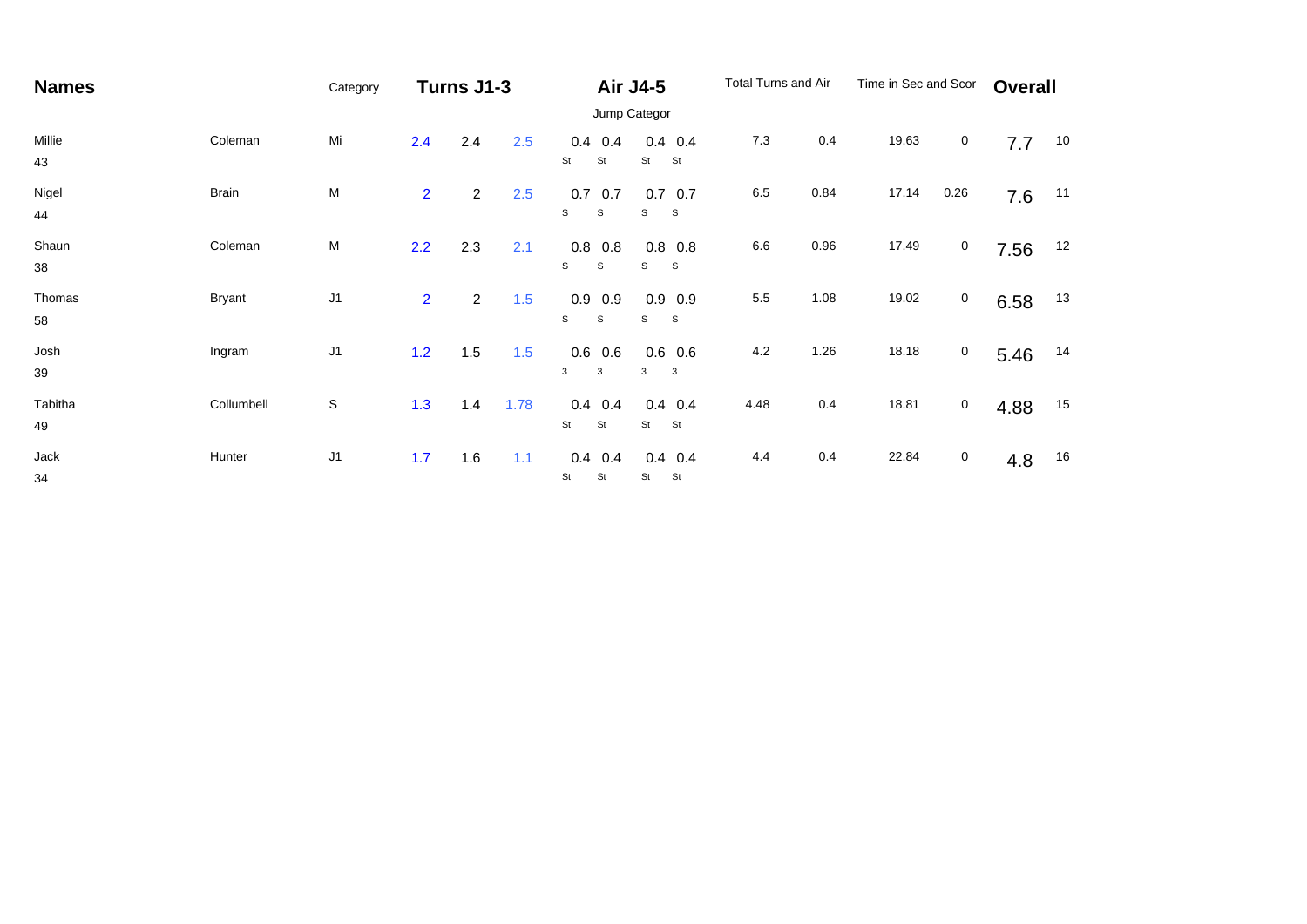| Moguls Moguls Challenge, Xscape May 2nd 2009 | Chief of Calculations: Chris Dev | <b>Round 2 Results</b> |
|----------------------------------------------|----------------------------------|------------------------|
|                                              | Judge 1: Kay Bates               |                        |
| Technical Delegate: lain Mackay              | Judge 2: Keith Marks             |                        |
| Head Judge: Kay Bates                        | Judge 3: Mike Smith              | Pace Time:<br>11.6     |
|                                              | Judge 4: Chris Dey               |                        |
| <b>Chief of Competition: Martin Carr</b>     | Judge 5: Martin Carr             |                        |

.

| <b>Forenames</b>              | <b>Surname</b>   | Category       | Judge 1 | Judge 2 | Judge 3 |                                | Judge 4 Judge 5 Total Turns                 |       |      |       |      | Air Time Time Score Overall |
|-------------------------------|------------------|----------------|---------|---------|---------|--------------------------------|---------------------------------------------|-------|------|-------|------|-----------------------------|
|                               |                  |                |         |         |         | Category                       | Category                                    |       |      |       |      |                             |
| Andrew<br>29                  | Longley          | J2             | 4.6     | 4.7     | 4.8     | $2.2$ 2.2<br>bPp<br>bPp        | $2.1$ 2.1<br>bPp bPp                        | 14.1  | 4.51 | 11.13 | 6.48 | 25.09                       |
| Andrew Sean<br>51             | Bennett          | $\mathbb S$    | 4.1     | 4.2     | 4.5     | 1.8<br>1.8<br>bPp<br>bPp       | $\overline{2}$<br>$\overline{2}$<br>bPp bPp | 12.8  | 3.99 | 11.81 | 5.78 | 22.57<br>2                  |
| Martin Rene<br>35             | Nankoo           | $\mathbb S$    | 4.4     | 4.5     | 4.7     | $1.8$ 1.8<br>T<br>T.           | $1.9$ 1.9<br>T.                             | 13.6  | 2.1  | 12.7  | 4.86 | 20.56<br>3                  |
| Simon Christopher Peter<br>28 | Ashton           | M              | 3.6     | 3.7     | 3.7     | $1.6$ 1.6<br>S<br>S            | $1.5$ 1.5<br>S S                            | 11    | 1.88 | 14.25 | 3.25 | 16.13<br>4                  |
| Amy<br>48                     | <b>Bryant</b>    | J2             | 3.2     | 3.6     | 3.8     | $1.9$ 1.9<br>S<br><sub>S</sub> | $1.9$ 1.9<br>S S                            | 10.6  | 2.29 | 14.5  | 3    | 15.89<br>5                  |
| Beau<br>53                    | Coleman          | J2             | 3.3     | 3.4     | 3.5     | 1.6<br>1.6<br>S<br>S           | $1.6$ 1.6<br>S S                            | 10.19 | 1.94 | 14.7  | 2.79 | 14.92<br>6                  |
| Hannah J<br>40                | Handford-Styring | C <sub>2</sub> | 3.5     | $3.5\,$ | 3.8     | 1.8<br>1.8<br>S<br>S           | $1.8$ 1.8<br>S<br>$\mathbf{s}$              | 10.8  | 2.18 | 15.66 | 1.79 | 14.77<br>$\overline{7}$     |